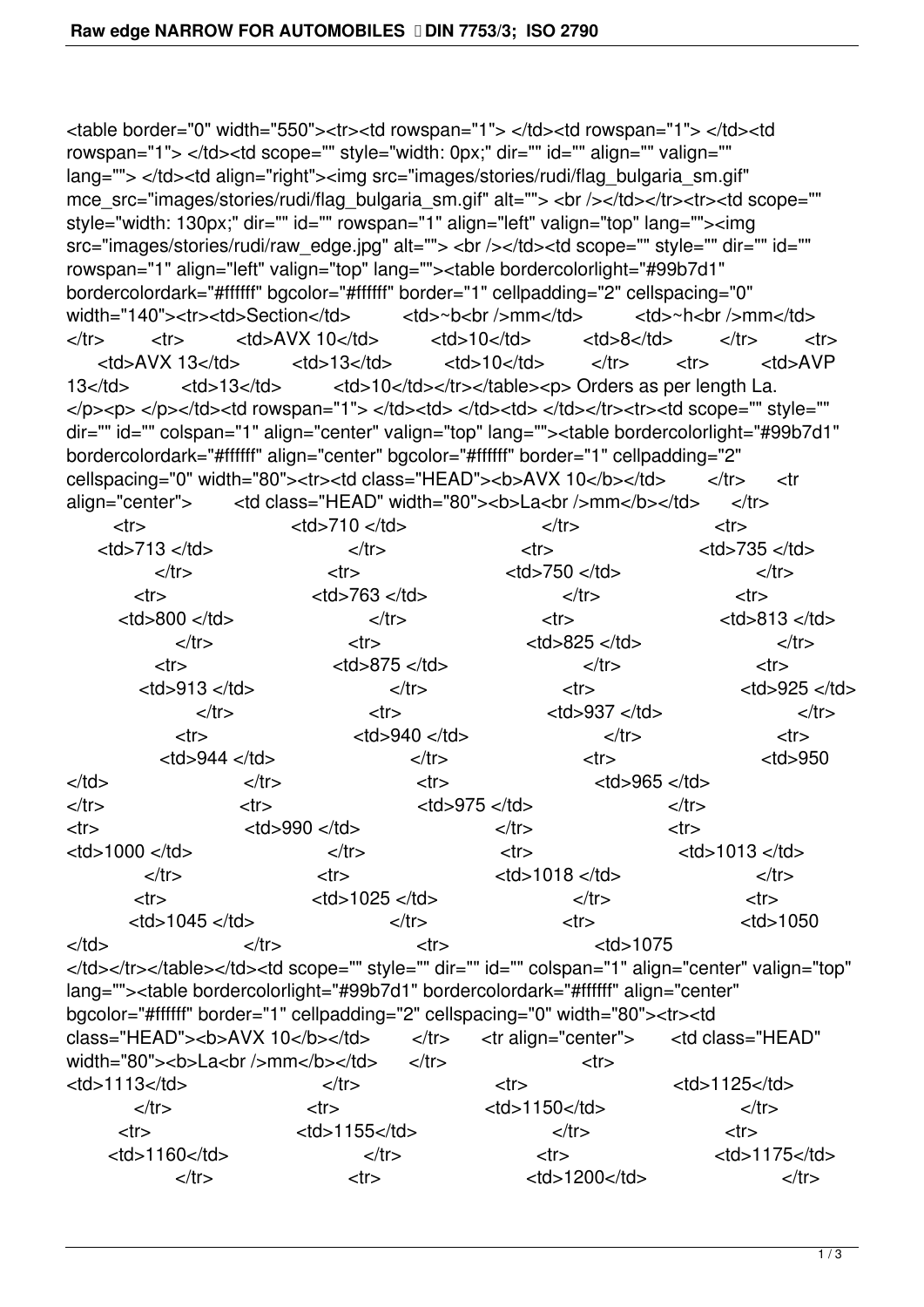| $<$ tr $>$                  | $<$ td>1225 $<$ /td> |                                    | $\langle tr \rangle$<br>$<$ tr $>$ |  |
|-----------------------------|----------------------|------------------------------------|------------------------------------|--|
| $<$ td>1240 $<$ /td>        |                      | $\langle tr \rangle$<br>$<$ tr $>$ |                                    |  |
| $<$ td>1250 $<$ /td>        | $\langle tr \rangle$ | <tr></tr>                          | $<$ td>1260 $<$ /td>               |  |
|                             |                      |                                    |                                    |  |
| $\langle tr \rangle$        | $<$ tr $>$           | $<$ td>1275 $<$ /td>               | $\langle tr \rangle$               |  |
| $<$ tr $>$                  | $<$ td>1300 $<$ /td> | $\langle tr \rangle$               | $<$ tr $>$                         |  |
| $<$ td>1340 $<$ /td>        | $\langle tr \rangle$ | <tr></tr>                          | $<$ td>1375 $<$ /td>               |  |
|                             |                      |                                    |                                    |  |
| $\langle tr \rangle$        | $<$ tr $>$           | $<$ td>1385 $<$ /td>               | $\langle tr \rangle$               |  |
| $<$ tr $>$                  | $<$ td>1400 $<$ /td> |                                    | $\langle tr \rangle$<br>$<$ tr $>$ |  |
| $<$ td>1450 $<$ /td>        |                      | $\langle tr \rangle$<br>$<$ tr $>$ |                                    |  |
| $<$ td $>$ 1510 $<$ /td $>$ | $\langle tr \rangle$ | <tr></tr>                          | $<$ td $>$ 1515 $<$ /td $>$        |  |
|                             |                      |                                    |                                    |  |
| $\langle tr \rangle$        | $<$ tr $>$           | $<$ td $>$ 1540 $<$ /td $>$        | $\langle tr \rangle$               |  |
| <tr></tr>                   | $<$ td>1550 $<$ /td> | $\langle tr \rangle$               | $<$ tr $>$                         |  |
|                             |                      |                                    |                                    |  |
| $<$ td $>$ 1675 $<$ /td $>$ | $\langle tr \rangle$ | <tr></tr>                          | $<$ td>1735 $<$ /td>               |  |
|                             |                      |                                    |                                    |  |
| $\langle tr \rangle$        | $<$ tr $>$           |                                    | <td></td>                          |  |

 |  |  | scope="" style="" dir="" id="" colspan="1" align="center" valign="top" lang="">  | |
| --- | --- | --- | --- |
|  |  |  | bordercolorlight="#99b7d1" bordercolordark="#ffffff" align="center" bgcolor="#ffffff" border="1" |
|  |  |  | cellpadding="2" cellspacing="0" width="80">| **AVX 13** | |
| | $\langle tr \rangle$  |  | |  | **La>/>>mm** | |  |
| $\langle tr \rangle$ | $<$ tr $>$ | $<$ td>725 $<$ /td> | $\langle tr \rangle$ |
| $<$ tr $>$ | $<$ td>750 $<$ /td> | $\langle tr \rangle$ | $<$ tr $>$ |
| $<$ td>775 $<$ /td> | $\langle tr \rangle$ | $<$ tr $>$ | $<$ td>800 $<$ /td> |
| $\langle tr \rangle$ | $<$ tr $>$ | $<$ td>825 $<$ /td> | $\langle tr \rangle$ |
| $<$ tr $>$ | $<$ td>875 $<$ /td> | $\langle tr \rangle$ | | |  | |
| $<$ td>925 $<$ /td> | $\langle tr \rangle$ | $<$ tr $>$ | $<$ td>950 $<$ /td> |
| $\langle tr \rangle$ | | |  | | $<$ td>975 $<$ /td> | $\langle tr \rangle$ |
| $<$ tr $>$ | $<$ td>1000 $<$ /td> | $\langle tr \rangle$ | $<$ tr $>$ |
| $<$ td>1015 $<$ /td> | $\langle tr \rangle$ | | |  | | $<$ td>1018 $<$ /td> |
| $\langle tr \rangle$ | $<$ tr $>$ | $<$ td $>$ 1025 $<$ /td $>$ | $\langle tr \rangle$ |
| $<$ tr $>$ | $<$ td>1050 $<$ /td> | $\langle tr \rangle$ | $<$ tr $>$ |
| $<$ td>1075 $<$ /td> |  |
 $<$ tr $>$ | $<$ td>1100 $<$ /td> || $\langle tr \rangle$ | | |  | | $<$ td>1125 $<$ /td> | $\langle tr \rangle$ |
| | |  | |  |  | 1175 | |
  | id="" colspan="1" align="center" valign="top" lang=""> | | | | | --- | --- | --- | --- | | bordercolordark="#ffffff" align="center" bgcolor="#ffffff" border="1" cellpadding="2" | | | | |  |  | cellspacing="0" width="80">| **AVX 13** | | $\langle tr \rangle$ | | align="center"> |  | **La>/mm** | | $\langle tr \rangle$ | | | |  | | $<$ td>1200 $<$ /td> |  | | | |  | || $<$ td $>$ 1225 $<$ /td $>$ | $\langle tr \rangle$ | $<$ tr $>$ | 1250 | |
| $\langle tr \rangle$ | | |  | | $<$ td>1275 $<$ /td> | $\langle tr \rangle$ |
| | |  | | $<$ td>1300 $<$ /td> | $\langle tr \rangle$ | | |  | |
| $<$ td $>1310$  $<$ /td $>$ | $\langle tr \rangle$ | $<$ tr $>$ | 1325 | |
| $\langle tr \rangle$ | $<$ tr $>$ | $<$ td>1350 $<$ /td> | $\langle tr \rangle$ |
| | |  | |  | $\langle tr \rangle$ |  |
| $<$ td>1385 $<$ /td> | $<$ td>1375 $<$ /td> |  | | |  | |
|  | $\langle tr \rangle$ | $<$ tr $>$ | 1400 | |
|  | | |  | |  |  |
| $\langle tr \rangle$ | | 1460 | | $<$ td>1450 $<$ /td> $\langle tr \rangle$ | $\langle tr \rangle$ | |